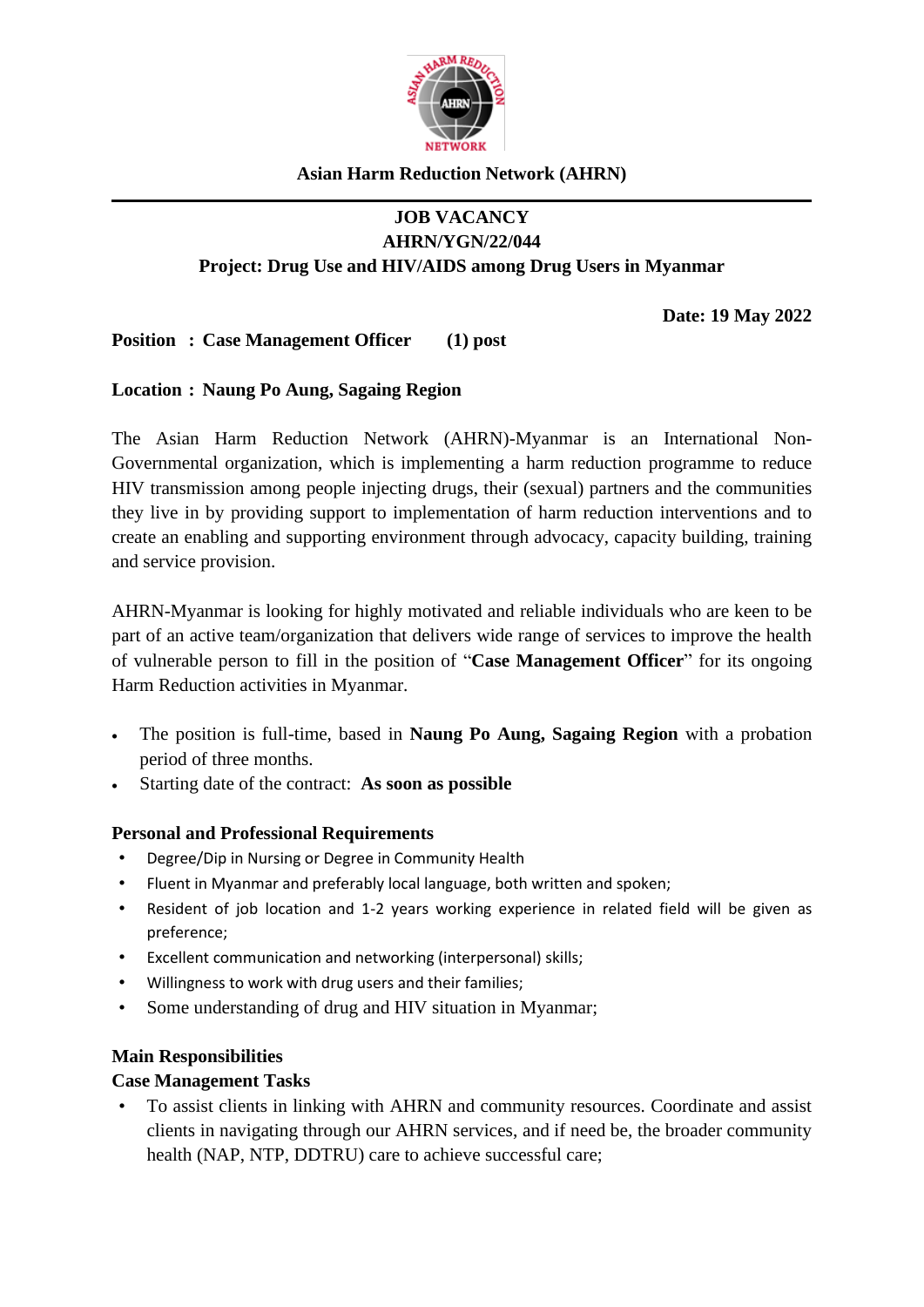- Work closely with counsellors and medical coordinators to assist clients in assessing clients' health and psychosocial needs and addressing their psycho-social problems which might affect the treatment access, linkage to care and treatment adherence;
- Develop and execute individual client health and social plans through case management (i.e., untreated chronic health and socio-psychological problems, re-union with family, etc.) to support People who use/inject drug, their families and their partners, accessing the health services to maximize health care responses, quality and cost-effective outcomes;
- Facilitate communication and coordination between members of the AHRN clinical case management team, involving the client in the decision-making process in order to minimize fragmentation in the services;
- Monitor the whole cascade of HIV prevention and treatment services and work together with outreach team, medical team and counselling team to ensure the reached clients are tested for HIV, enrolled in HIV care, received ART and got viral load suppressed;
- Assist clients in (sexual and/or injecting) partner notification for HIV testing services;
- Develop and maintain individual case files for clients and document it in a monitoring and evaluation frame work;
- Make direct contacts with the PWID/PWUD, their families and their partners at the designated project;
- Educating the client about treatment options, community resources, psycho-social concerns, case management, etc., so that timely and informed decisions can be made;
- Assign Treatment Facilitators and/or DOTS supervisors for home follow up visits, index case finding for both TB and HIV, referral linkage and adherence support;
- Monitor and supervise the regular follow up, ARV and TB pills counts and index case finding done by TF and/or DOTS supervisors;
- For effective implementation of the harm reduction social development plan, Case Management Officer will be responsible for conducting appropriate thematic harm reduction health/peer education sessions aiming at sustainable behaviour change among clients;
- Responsible for liaison work to support effective referrals of individual cases;
- Perform HIV testing services (Counselling and HIV testing) if necessary;

# **Networking and Documentation Tasks**

- Coordinate inter AHRN referral mechanism between project sites: clients are provided patient card and projects sites communicate transfer by phone;
- Provision of medication/methadone to health department holding cells and prison (in close communication NTP/NAP/TMO);
- Facilitate Clinical Case discussion meetings with partners such as MSF-OCA, NAP, NTP on the transfer in/out of clients between agencies;
- In implementation of project activities Case Management Officer will assist various tasks like arranging/compiling relevant data, data analysis and periodical reports etc.;
- In consultation with the Project Team Case Management Officer will liaise, create networks, and coordinate for effective referrals with (I)NGOs, local NGOs, government departments, (injecting) drug users, and their community;